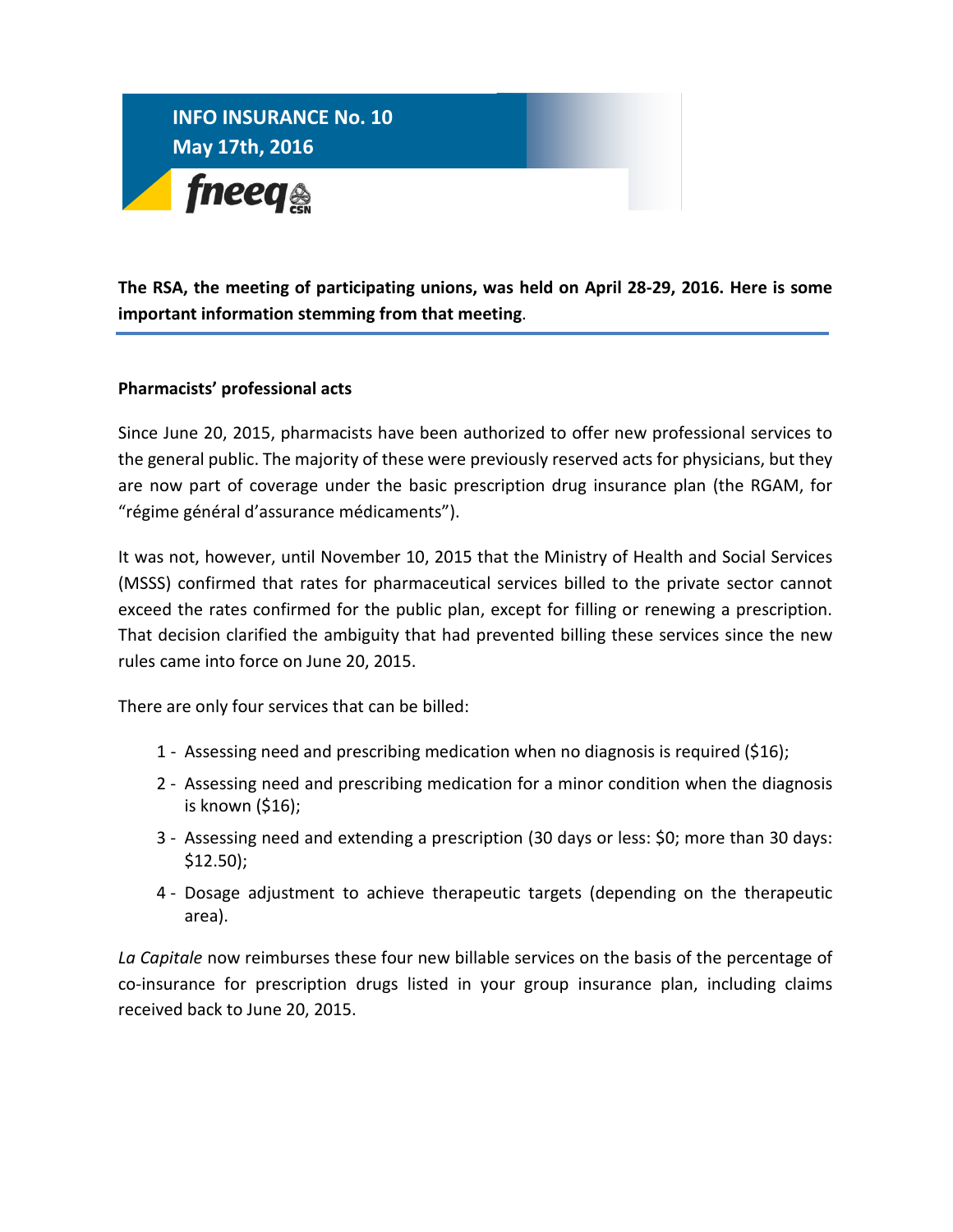

If you have kept receipts for these services, you have one year from the date of billing to submit them:

- by mail;
- using the [https://www.lacapitale.com/en/individuals/insurances/group](https://www.lacapitale.com/en/individuals/insurances/group-insurance/claim)[insurance/claim](https://www.lacapitale.com/en/individuals/insurances/group-insurance/claim) form;
- or using *La Capitale*'s mobile application.

If you have already sent in claims to *La Capitale*, they will be processed without you having to send them in again.

For further information, visit <https://www.lacapitale.com/pharmacist-services> (New professional services performed by pharmacists).

## **Health care provided by a family member**

As of July 1, 2016, care provided by a close relative will no longer be covered by the group insurance plan (this is in fact the case for most insurance policies). "Close relative" means the insured person's spouse, child, father, mother, stepfather, stepmother, brother, sister, fatherin-law, mother-in-law, brother-in-law sister-in-law, son-in-law, daughter-in-law, grandparent or grandchild.

## **Group insurance plan and summary of coverage**

*La Capitale* has produced a new document presenting a summary of coverage under your group insurance plan, including the latest changes made to it. Designed for insured members, print and electronic versions of the document will soon be available in both French and English. Your union will receive copies for all members. The summary of coverage will replace the explanatory booklet and be easier to use. You will, of course, still have access to the Group insurance plan:

[https://www.lacapitale.com/files/live/sites/lacapitale/files/contributed/collectif/en/pdf/0010](https://www.lacapitale.com/files/live/sites/lacapitale/files/contributed/collectif/en/pdf/001008_001010_contract_september_1_2015.pdf) 08 001010 contract september 1 2015.pdf.